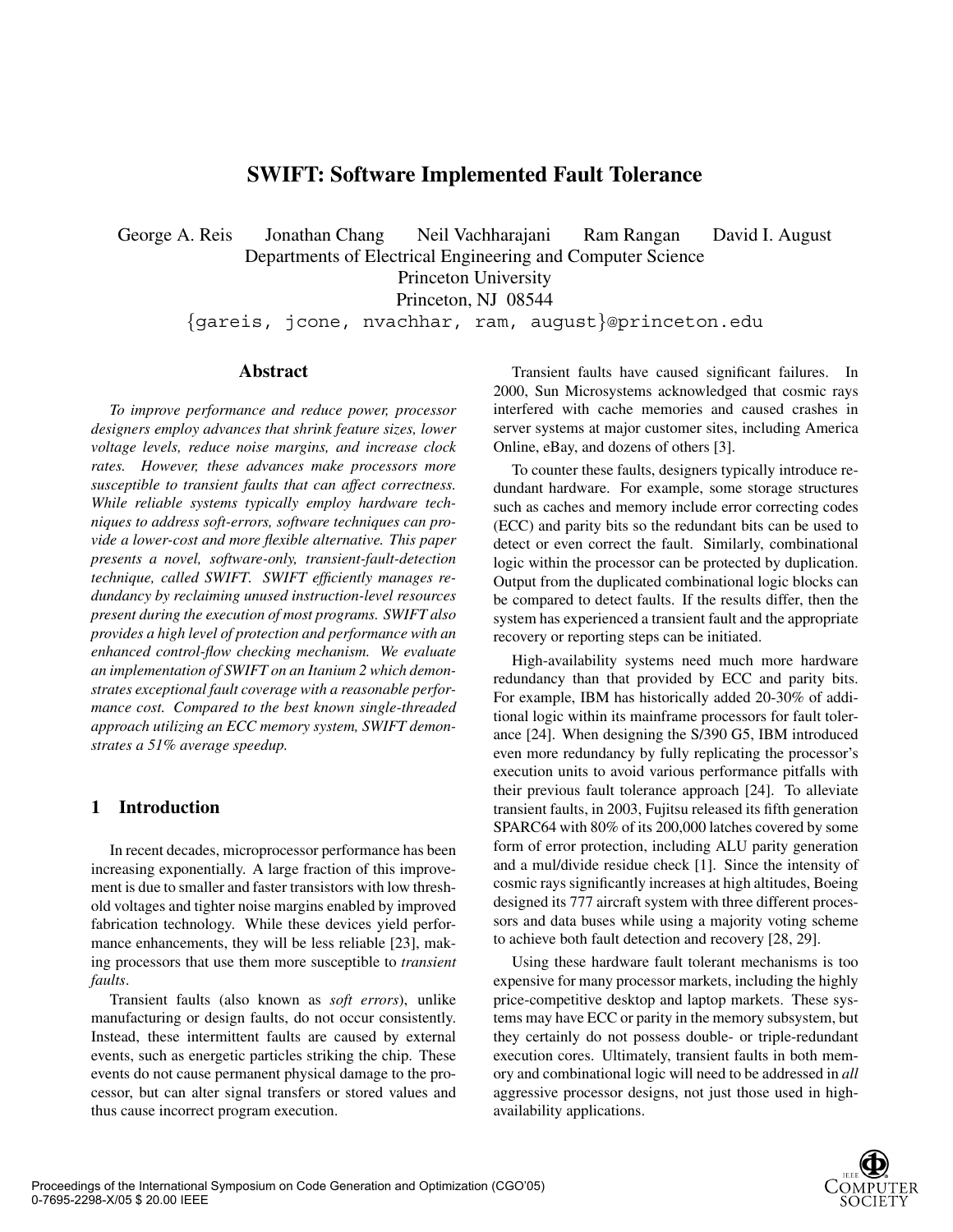In this paper, we propose SWIFT, a software-based, single-threaded approach to achieve redundancy and fault tolerance. For brevity's sake, we will be restricting ourselves to a discussion of fault detection. However, since SWIFT performs fault detection in a manner compatible with most reporting and recovery mechanisms, it can be easily extended to incorporate complete fault tolerance.

SWIFT is a compiler-based transformation which duplicates the instructions in a program and inserts comparison instructions at strategic points during code generation. During execution, values are effectively computed twice and compared for equivalence before any differences due to transient faults can adversely affect program output.

A software-based, single-threaded approach like SWIFT has several desirable features. First and foremost, the technique does not require any hardware changes. Second, the compiler is free to make use of slack in a program's schedule to minimize performance degradation. Third, programmers are free to vary transient fault policy within a program. For example, the programmer may choose to check only essential code segments or to vary the manner in which detected errors are handled to achieve the best user experience. Fourth, a compiler orchestrated relationship between the duplicated instructions allows for simple methods to deal with exception-handling, interrupthandling, and shared memory.

SWIFT demonstrates the following improvements over prior work:

- As a software-based approach, SWIFT requires no hardware beyond ECC in the memory subsystem.
- SWIFT eliminates the need to double the memory requirement by acknowledging the use of ECC in caches and memory.
- *•* SWIFT increases protection at no additional performance cost by introducing a new control-flow checking mechanism.
- *•* SWIFT reduces performance overhead by eliminating branch validation code made unnecessary by this enhanced control flow mechanism.
- SWIFT performs better than all known singlethreaded full software detection techniques. Though no direct comparison is made to multithreaded approaches, it performs *on par* with hardware multithreading-based redundancy techniques [19] without the additional hardware cost.
- Methods to deal with exception-handling, interrupthandling and shared memory programs in softwarebased, single-threaded make SWIFT deployable in both uniprocessor and multiprocessor environments.

While SWIFT can be implemented on any architecture and can protect individual code segments to varying degrees, we evaluate a full program implementation running on Itanium 2. In these experiments, SWIFT demonstrates exceptional fault-coverage with a reasonable performance cost. Compared to the best known single-threaded approach utilizing an ECC memory system, SWIFT demonstrates a 14% average speedup.

The remainder of this paper is organized as follows. Section 2 discusses the relation to prior work. Section 3 describes the SWIFT technique as an evolution of work found in the literature. The section details improvements to existing software-only techniques that increase performance as well as the reliability of the system. Section 4 addresses various issues related to the implementation and deployment of SWIFT. Section 5 evaluates the reliability and performance of an implementation of SWIFT for IA-64 and presents experimental results. Finally, Section 6 summarizes the contributions of this work.

## **2 Relation to Prior Work**

Redundancy techniques can be broadly classified into two kinds: hardware-based and software-based. Several hardware redundancy approaches have been proposed. Mahmood and McCluskey proposed using a *watchdog* [6] processor to compare and validate the outputs against the main running processor. Austin proposed DIVA [2], which uses a main, high-performance, out-of-order processor core that executes instructions and a second, simpler core to validates the execution. Real system implementations like the Compaq NonStop Himalaya [5], IBM S/390 [24], and Boeing 777 airplanes [28, 29] replicated part or all of the processor and used checkers to validate the redundant computations.

Several researchers have also made use of the multiplicity of hardware blocks readily available on multithreaded/multi-core architectures to implement redundancy. Saxena and McCluskey [21] were the first to use redundant threads to alleviate soft errors. Rotenberg [20] expanded the SMT redundancy concept with AR-SMT. Reinhardt and Mukherjee [19] proposed simultaneous Redundant MultiThreading (RMT) which increases the performance of AR-SMT and compares redundant streams before data is stored to memory. The SRTR processor proposed by Vijaykumar et al. [26] expand the RMT concept to add fault recovery by delaying commit and possibly rewinding to a known good state. Mukherjee et al. [8] proposed a Chip-level Redundantly Threaded multiprocessor (CRT) and Gomaa et al. [4] expanded that approach with CRTR to enable recovery. Ray et al. [16] proposed modifying an out-of-order superscalar processor's microarchitectural components to implement redundancy. All hardware-based

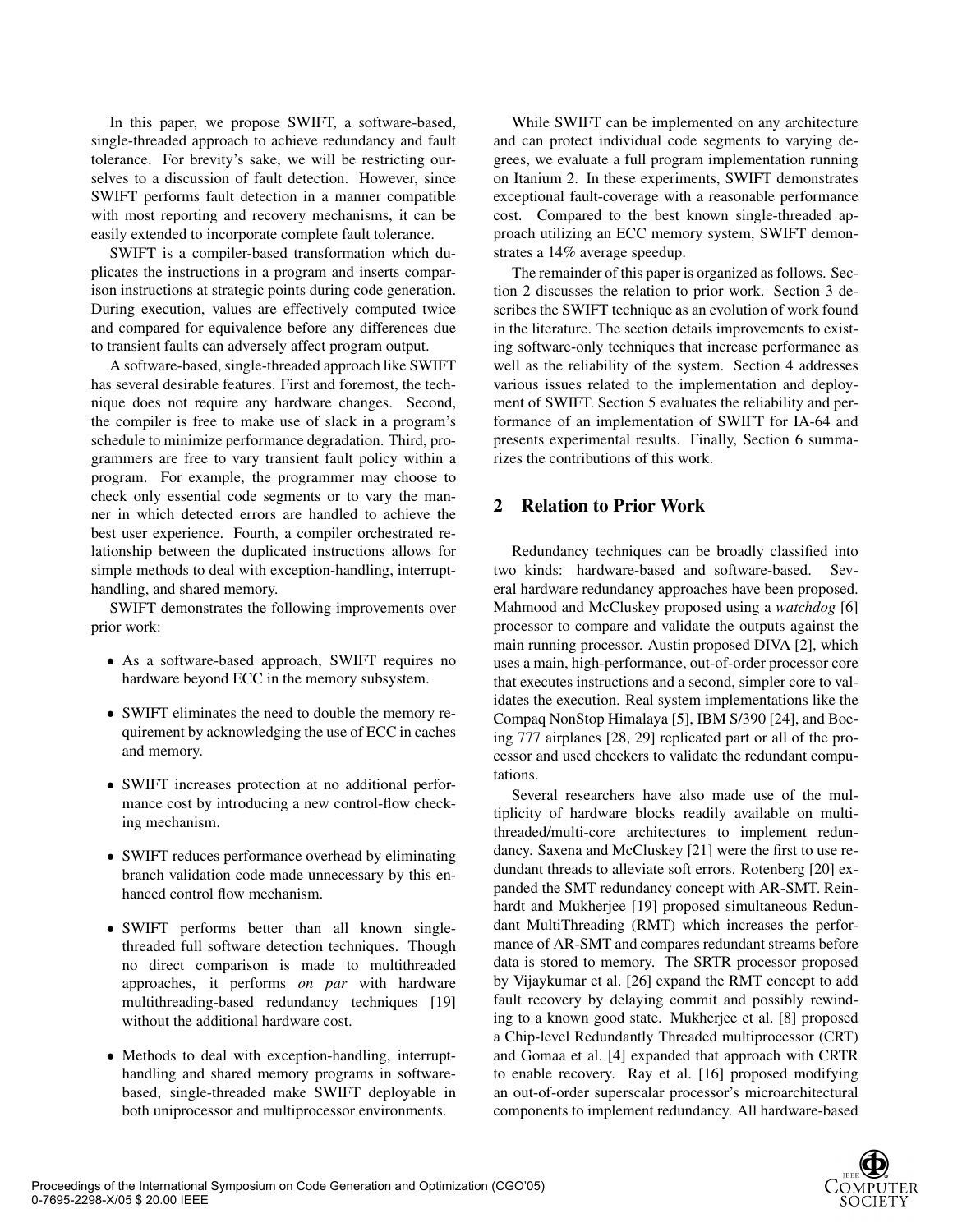approaches require the addition of some form of new hardware logic to meet redundancy requirements and thus come at a price.

Software-only approaches to redundancy are attractive because they essentially come *free of cost*. Shirvani et al. [22] proposed a technique to enable ECC for memory data via a software-only technique. Oh and Mc-Cluskey [10] analyzed different options for procedure duplication and argument duplication at the source-code level to enable software fault tolerance while minimizing energy utilization. Rebaudengo et al. [17] proposed a source-tosource pre-pass compiler to generate fault detection code in a high level language. The technique increases overhead by 3-5 times and allows 1-5% of faults to go undetected. Oh et al. [12] proposed a novel software redundancy approach (EDDI) wherein all instructions are duplicated and appropriate "check" instructions are inserted to validate. A sphere of replication (SoR) [19] is the logical domain of redundant execution. EDDI's SoR is the entire processor core and the memory subsystem. Oh et al. [11] developed a pure software control-flow checking scheme (CFCSS) wherein each control transfer generates a run-time signature that is validated by error checking code generated by the compiler for every block. Venkatasubramanian et al. [25] proposed a technique called Assertions for Control Flow Checking (ACFC) that assigns an execution parity to each basic block and detects faults based on parity errors. Ohlsson et al. [13] developed a technique to monitor software control flow signatures without building a control flow graph, but requires additional hardware. A coprocessor is used to dynamically compute the signature from the running instruction stream and watchdog timer is used to detect the absence of block signatures.

SWIFT makes several key refinements to EDDI and incorporates a software only signature-based control-flow checking scheme to achieve exceptional fault-coverage. The major difference between EDDI and SWIFT is, while EDDI's SoR includes the memory subsystem, SWIFT moves memory out of the SoR, since memory structures are already well-protected by hardware schemes like parity and ECC, with or without scrubbing [7]. SWIFT's performance greatly benefits from having only half the memory usage and only half as many stores writing to the memory subsystem. This and other optimizations, explained in detail in Section 3, enable SWIFT to significantly outperform EDDI.

Table 1 gives a comparison of various redundancy approaches. The column headings are the different logical entities that need to be protected. The rows contain details about each technique. An "all" in any of the table cells means the technique in the given row offers full protection to the logical state in the corresponding column. A "none" means the technique does not offer any protection and assumes some form of protection from outside. "some" and

"most" are intermediate levels of protection, wherein the technique offers protection to a subset of the state for a subset of the time the state is live. More detail for those protection levels is provided in the footnotes.

# **3 Software Fault Detection**

SWIFT is an evolution of the best practices in softwarebased fault detection. In this section, we will describe the foundation of this work, EDDI [12], discuss extending EDDI with control-flow checking with software signatures [11], and finally introduce the novel extensions that comprise SWIFT.

Throughout this paper, we will be assuming a *Single Event Upset* (SEU) fault model, in which exactly one bit is flipped throughout the entire program. Although the techniques presented will be partially effective at detecting multiple faults, as we shall see in Section 3.7, the probability of a multiple fault event is much smaller than an SEU, making SEU detection by far the first-order concern. We will also assume, in line with most modern systems, that the memory subsystem, including processor caches, are already adequately protected using techniques like parity and ECC.

As presented, the following transformations are used to *detect* faults. However, upon fault detection, arbitrary userdefined fault recovery code can be executed permitting a variety of recovery mechanisms. Because fault detection and fault recovery can be decoupled in this manner, they are often studied independently. Furthermore, because of the relative rarity of faults, recovery code is executed far more infrequently than detection code, which must be run continuously. This makes efficacious and cost-effective fault detection a much more difficult (and interesting) problem than fault recovery.

## **3.1 EDDI**

EDDI [12] is a software-only fault detection system that operates by duplicating program instructions and using this redundant execution to achieve fault tolerance. The program instructions are duplicated by the compiler and are intertwined with the original program instructions. Each copy of the program, however, uses different registers and different memory locations so as to not interfere with one another. At certain synchronization points in the combined program code, check instructions are inserted by the compiler to make sure that the original instructions and their redundant copies agree on the computed values.

Since program correctness is defined by the output of a program, if we assume memory-mapped I/O, then a program has executed correctly if all stores in the program have executed correctly. Consequently, it is natural to use store instructions as synchronization points for compari-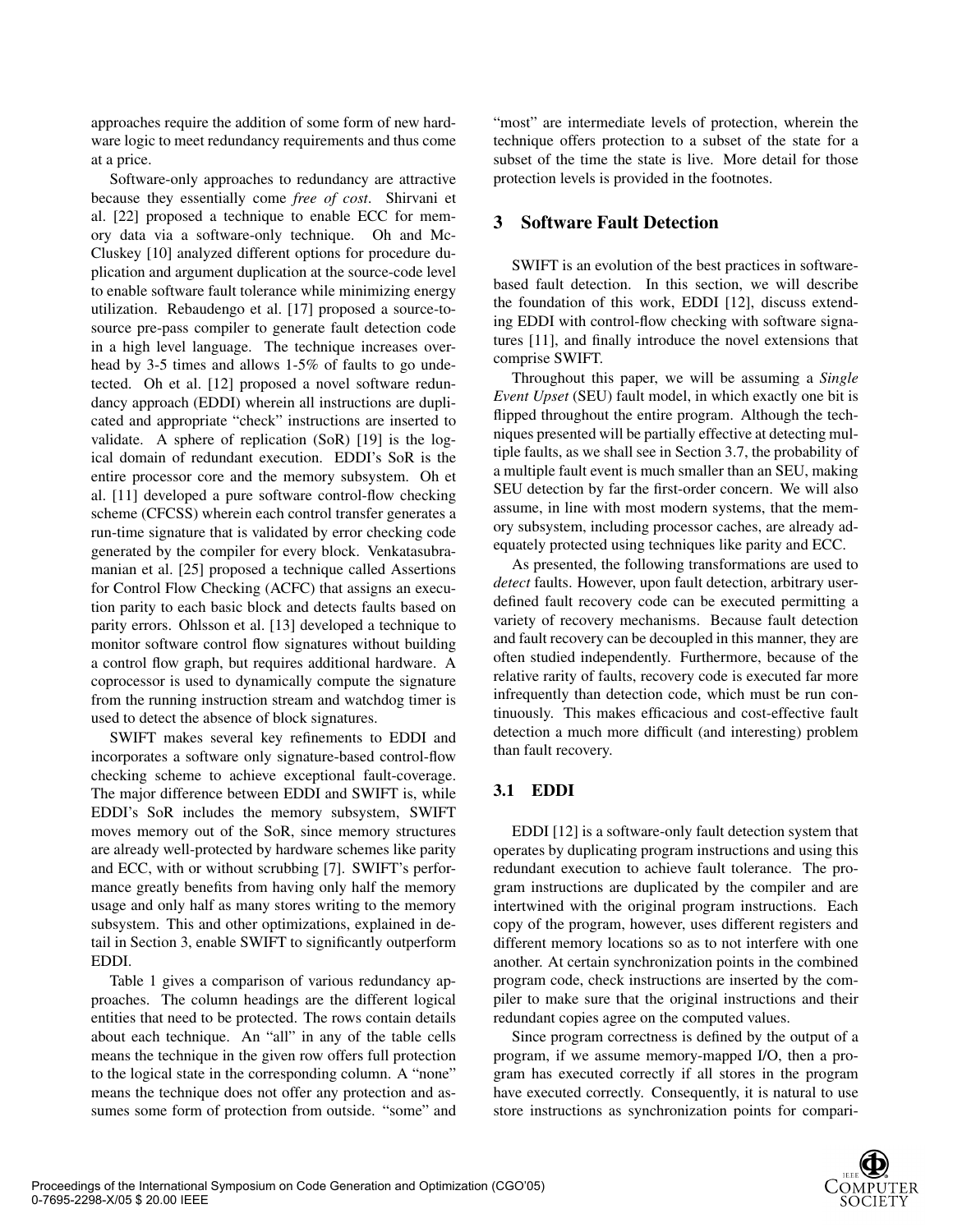| Technique    | Category  | Opcode            | Loads             | <b>Stores</b>     | <b>Control Transfers</b> | Other Insns       | <b>Memory State</b> | Hardware Cost            |
|--------------|-----------|-------------------|-------------------|-------------------|--------------------------|-------------------|---------------------|--------------------------|
| <b>DIVA</b>  | HW        | all               | all               | all               | all                      | all               | none                | Additional processor     |
| Himalaya     | HW        | all               | all               | all               | all                      | all               | none                | Dual core, checker       |
| <b>RMT</b>   | HW        | all               | all               | all               | all                      | all               | none                | SMT, checker, Sync logic |
| <b>CRT</b>   | <b>HW</b> | all               | all               | $a$ ll            | all                      | all               | none                | CMP, checker, Sync logic |
| Superscalar  | HW        | most <sup>a</sup> | most <sup>a</sup> | most <sup>a</sup> | most <sup>a</sup>        | most <sup>a</sup> | none                | Replicator, Extra logic  |
| <b>CFCSS</b> | <b>SW</b> | some <sup>b</sup> | none              | none              | most <sup>c</sup>        | none              | none                | None                     |
| <b>EDDI</b>  | <b>SW</b> | most <sup>a</sup> | all               | all               | most <sup>e</sup>        | all               | all                 | None                     |
| <b>ACFC</b>  | SW        | some <sup>b</sup> | none              | none              | most                     | none              | none                | None                     |
| <b>SWIFT</b> | SW        | most <sup>1</sup> | all               | most <sup>e</sup> | most <sup>c</sup>        | all               | none                | None                     |

<sup>a</sup> instruction replicator and register faults go undetected

<sup>b</sup> coverage only for branch opcodes

<sup>c</sup> incorrect control transfers to within a control block may go undetected in rare circumstances

<sup>d</sup> no coverage for branch opcodes and opcodes that differ from branch opcodes by a Hamming distance of 1

<sup>e</sup> strikes to operands between validation and use by the instruction's functional unit go undetected

<sup>f</sup> no coverage for store opcodes and opcodes that differ from a store opcode by a Hamming distance of 1

#### **Table 1. Comparison of Various Redundancy Approaches**

| ld r12=[GLOBAL]    | ld r12=[GLOBAL]                      |
|--------------------|--------------------------------------|
|                    | 1: 1d r22=[GLOBAL+offset]            |
| add $r11=r12, r13$ | add r11=r12, r13                     |
|                    | 2: $add r21=r22.r23$                 |
|                    | $3:$ cmp.neq.unc $p1, p0 = r11, r21$ |
|                    | 4: cmp.neq.or $p1, p0=r12, r22$      |
|                    | 5: (p1) br faultDetected             |
| $st$ $m[r11]=r12$  | $st$ $m[r11]=r12$                    |
|                    | 6: st $m[r21+offset] = r22$          |
| (a) Original Code  | (b) EDDI Code                        |

#### **Figure 1. EDDI Fault Detection**

son. Unfortunately, it is insufficient to use store instructions as the only synchronization points since misdirected branches can cause stores to be skipped, incorrect stores to be executed, or incorrect values to ultimately feed a store. Therefore, branch instructions must also be synchronization points at which redundant values are compared.

Figure 1 shows a sample code sequence before and after the EDDI fault-detection transformation. For consistency, throughout the paper we will make use of the IA64 instruction set architecture (ISA) although EDDI was originally implemented for the MIPS ISA. In the example, the load from a global constant address is duplicated as **1**. Notice that the duplicated load reads its data from a different address and stores its result into a different register to avoid conflicting with the original instruction. Similarly, the add instruction is duplicated as instruction **2** to create a redundant chain of computation. The store instruction is a synchronization point, and instructions **3** and **4** compare the store's operands to their redundant copies. If any difference is detected, instruction **5** will report an error. Otherwise the store, and its redundant instruction, **6**, will execute storing values to non-conflicting addresses.

Also, although in the example program an instruction is immediately followed by its duplicate, an optimizing compiler (or dynamic hardware scheduler) is free to schedule the instructions to use additional available ILP thus minimizing the performance penalty of the transformation. Depending on whether the redundant duplicates are executed in parallel or sequentially, two different forms of redundancy, *temporal* and *spatial*, will be exploited. Temporal redundancy computes the same data value at two different times, usually on the same hardware. Spatial redundancy computes the same data value in two different pieces of hardware, usually at the same time.

#### **3.2 Eliminating the Memory Penalty**

While EDDI is able to effectively detect transient faults, unfortunately, the transformation incurs a significant memory overhead. As Figure 1 demonstrates, each location in memory needs to have a corresponding shadow location in memory for use with the redundant duplicate. This memory duplication incurs a significant hardware cost, but it also incurs a significant performance cost since cache sizes are effectively halved and additional memory traffic is created.

Recall that under our assumptions, the memory hierarchy is protected with some form of error correction. Consequently, we propose eliminating the use of two distinct memory locations for all memory values eliminating duplicate store instructions. It is still necessary to duplicate load instructions since all values contained in registers require a redundant duplicate. These modifications will *not* reduce the fault detection coverage of the system, but will make the protected code execute more efficiently and require less memory. For the remainder of the paper, we will refer to this as EDDI+ECC.

#### **3.3 Control Flow Checking**

In addition to the memory penalty, EDDI also suffers from incomplete protection for control flow faults. With EDDI, although the input operands for branch instructions are verified, there is the possibility that a program's control flow gets erroneously misdirected without detection. The corruption can happen during the execution of the branch, register corruption after branch check instructions, or even due to a fault in the instruction pointer update

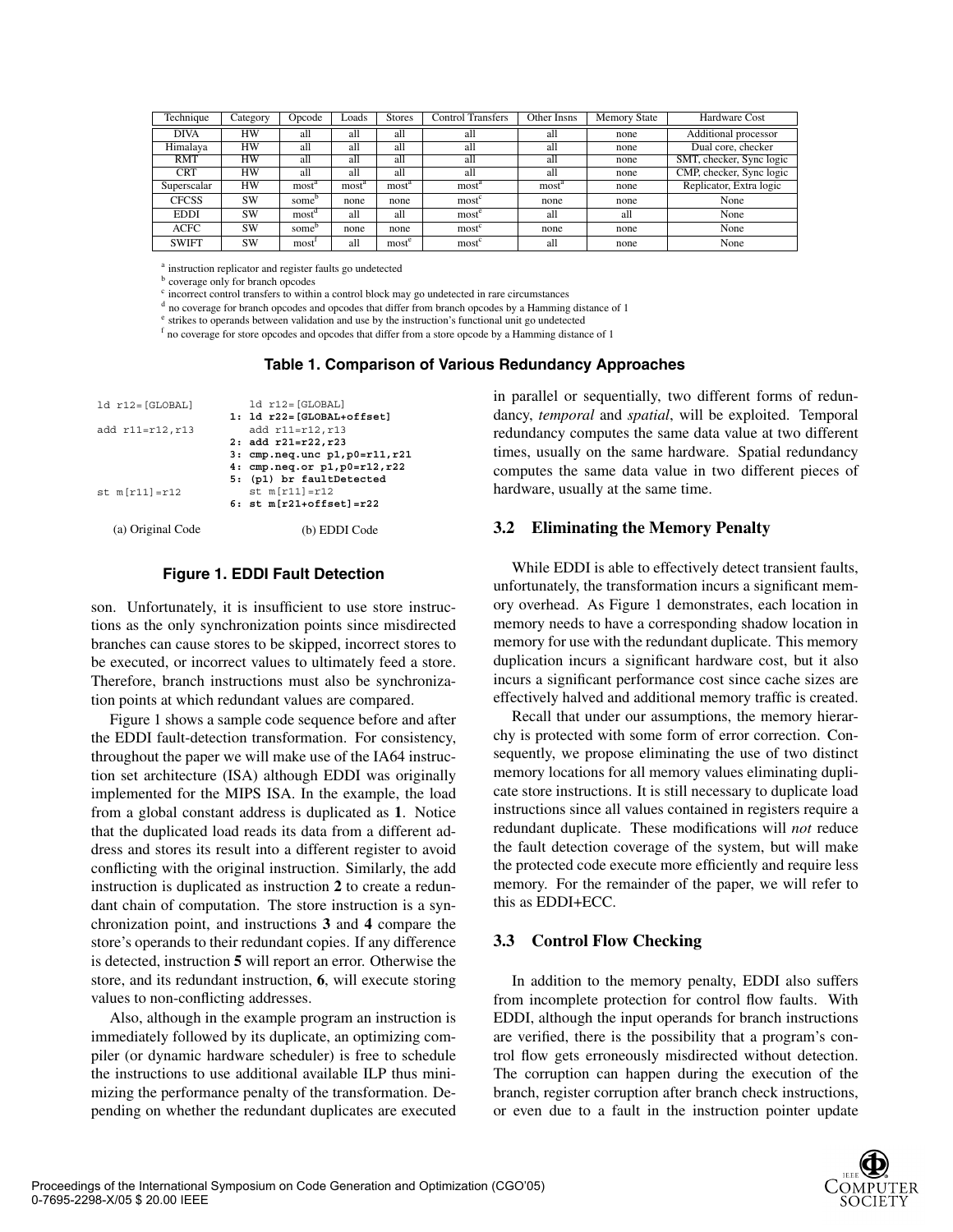| $add r11=r12, r13$  |    | add r11=r12, r13                  |
|---------------------|----|-----------------------------------|
|                     | 1: | add $r21 = r22, r23$              |
| cmp.lt.unc          |    | cmp.lt.unc                        |
| p11, p0=r11, r12    |    | p11, p0=r11, r12                  |
|                     | 2: | $cmp.lt.$ unc $p21, p0=r21, r22$  |
|                     | 3: | $mov r1=0$                        |
|                     |    | 4: $(p11)$ xor $r1=r1,1$          |
|                     |    | 5: $(p21)$ xor $r1=r1,1$          |
|                     | 6: | $cmp.net.$ unc $p1.$ $p0=r1.0$    |
|                     | 7: | (p1) br faultDetected             |
| $(p11)$ br $L1$     |    | $(p11)$ br $L1$                   |
| $\cdots$            |    | $\cdots$                          |
| L1:                 |    | $T1$ :                            |
|                     | 8: | xor GSR=GSR, L0_to_L1             |
|                     | 9: | cmp.neq.unc p2, p0=GSR, sig_1     |
|                     |    | 10: (p2) br faultDetected         |
|                     |    | 11: $cmp.neq.unc p3, p0=r11, r21$ |
|                     |    | 12: $cmp.neq. or p3, p0=r12, r22$ |
|                     |    | 13: (p3) br faultDetected         |
| $st$ $m[r11] = r12$ |    | $st$ $m[r11] = r12$               |
| (a) Original Code   |    | (b) EDDI+ECC+CF code              |

**Figure 2. Control Flow Checking**

logic. To make EDDI more robust to such strikes, additional checks can be inserted to ensure that control flow is being transferred properly. The technique that is described here was originally proposed by Oh, et al. [11]. We will refer to EDDI+ECC with this control flow validation as EDDI+ECC+CF.

To verify that control transfer is in the appropriate control block, each block will be assigned a signature. A designated general purpose register, which we will call the GSR (General Signature Register), will hold these signatures and will be used to detect faults. The GSR will always contain the signature for the currently executing block. Upon entry to any block, the GSR will be xor'ed with a statically determined constant to transform the previous block's signature into the current block's signature. After the transformation, the GSR can be compared to the statically assigned signature for the block to ensure that a legal control transfer occurred.

Using a statically-determined constant to transform the GSR forces two blocks which both jump to a common block (a control flow merge) to share the same signature. This is undesirable since faults which transfer control to or from blocks that share the same signature will go undetected. To avoid this, a run-time adjusting signature can be used. This signature is assigned to another designated register, and at the entry of a block, this signature, the GSR, and a predetermined constant are all xor'ed together to form the new GSR. Since the run-time adjusting signature can be different depending on the source of the control transfer, it can be used to compensate for differences in signatures between source blocks.

This transformation is illustrated in Figure 2. Instruction **1** and **2** are the redundant duplicates for the add and compare instructions, respectively. Recall that in the EDDI transformation, branches are synchronization points. In-

structions **3** through **7** are inserted to compare the predicate p11 to its redundant duplicate p21 and branch to error code if a fault is detected. The control flow additions begin with instruction **8**. This instruction transforms the GSR from the previous block to the signature for this block. Instructions **9** and **10** ensure that the signature is correct, and if an incorrect signature is detected error code is invoked. Finally, instructions **11** through **13** are inserted to handle the synchronization point induced by the later store instruction.

The transformation will detect any fault that causes a control transfer between two blocks that should not jump to one another. Any such control transfer will yield incorrect signatures even if the erroneous transfer jumps to the middle of a basic block. The control flow transformation does not ensure that the correct direction of the conditional branch is taken, only that the control flow is diverted to the taken or untaken path. The base EDDI transformation provides reasonable guarantees since the branches input operands are verified prior to its execution, however, faults that occur during the execution of a branch instruction which influence the branch direction will not be detected by EDDI+ECC+CF.

### **3.4 Enhanced Control Flow Checking**

To extend fault detection coverage to cases where branch instruction execution is compromised, we propose an enhanced control flow checking transformation, EDDI+ECC+CFE. The transformation is similar to EDDI+ECC+CF for blocks using run-time adjusting signatures, but our contribution increases the reliability of the control flow checking. The enhanced mechanism uses a dynamic equivalent of a run-time adjusting signature for all blocks, including those that are not control flow merges. Effectively, each block asserts its target using the run-time adjusting signature, and each target confirms the transfer by checking the GSR. Conceptually, the run-time adjusting signature combined with the GSR serve as a redundant duplicate for the program counter (PC).

The transformation is best explained through an example. Consider the program shown in Figure 3. Just as before, instructions **1** and **2** are the redundant duplicates for the add and compare instructions, respectively. In this example, for brevity, the synchronization check before the branch instruction has been omitted. Instruction **3** computes the run-time signature for the target of the branch. The run-time signature is computed by xor'ing the signature of the current block, with the signature of the target block. Since the branch is predicated, the assignment to RTS is also predicated using the redundant duplicate for the predicate register. Instruction **4** is the equivalent of instruction **3** for the fall through control transfer.

Instruction **5**, at the target of a control transfer, xors RTS

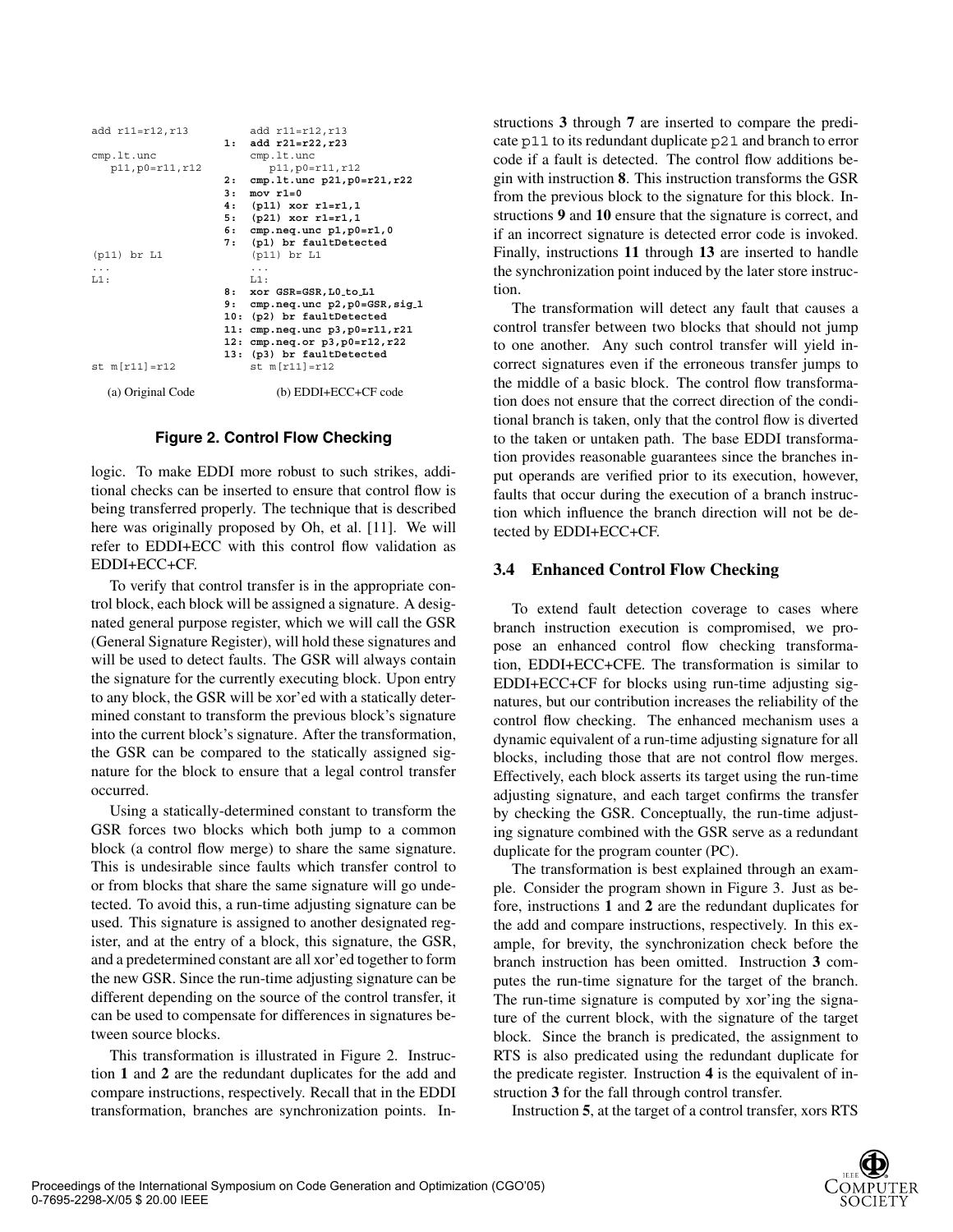| add r11=r12, r13  |     | add r11=r12, r13               |
|-------------------|-----|--------------------------------|
|                   | 1:  | add $r21 = r22, r23$           |
| cmp.lt.unc        |     | cmp.lt.unc                     |
| p11, p0=r11, r12  |     | p11, p0=r11, r12               |
|                   | 2:  | $cmp.lt.unc p21, p0=r21, r22$  |
|                   | 3:  | $(p21)$ xor RTS=sig0, sig1     |
| $(p11)$ br L1     |     | $(p11)$ br L1                  |
| .                 |     | .                              |
|                   | 4 : | xor RTS=sig0,sig1              |
| L1:               |     | L1:                            |
|                   | 5:  | xor GSR=GSR, RTS               |
|                   | 6:  | cmp.neq.unc p2, p0=GSR, sig1   |
|                   | 7:  | (p2) br faultDetected          |
|                   | 8:  | $cmp.read.unc p3, p0=r11, r21$ |
|                   | 9:  | $cmp.neq. or p3, p0=r12, r22$  |
|                   |     | 10: (p3) br faultDetected      |
| $st m[r11] = r12$ |     | st m[r11]=r12                  |
| (a) Original Code |     | (b) EDDI+ECC+CFE Code          |

#### **Figure 3. Enhanced Control Flow Checking**

with the GSR to compute the signature of the new block. This signature is compared with the statically assigned signature in instruction **6** and if they mismatch error code is invoked with instruction **7**. Just as before, instructions **8** through **9** implement the synchronization checks for the store instruction.

Notice that with this transformation, even if a branch is incorrectly executed, the fault will be detected since the RTS register will have the incorrect value. Therefore, this control transformation more robustly protects against transient faults. As a specific example, again consider the code from Figure 2. If a transient fault occurred to the guarding predicate of the original branch (p11) after it was read for comparison, (i.e. after instruction **4**), then execution would continue in the wrong direction, but EDDI+ECC+CF would not detect that error. The EDDI+EDD+CF control flow checking only ensures that execution is transfered to a valid control block, such as the taken branch label or fall through path, but does not ensure that the correct conditional control path is taken. The enhanced control flow checking detects this case by dynamically updating the target signature based on the redundant conditional instructions (**3**) and checking at the beginning of each control block (**5,6,7**).

### **3.5 SWIFT**

This section will describe optimizations to the EDDI+ECC+CFE transformation. These optimizations applied to the EDDI+ECC+CFE transformation comprise SWIFT. The section will conclude with a qualitative analysis of the SWIFT system including the faults that the system cannot detect.

#### **3.5.1 Control Flow Checking at Blocks with Stores**

The first optimization comes from the observation that it is only the store instructions that ultimately send data out of the SoR. As long as we can ensure that stores execute only if they are "meant to" and stores write the correct data to the correct address, the system will run correctly. We use this observation to restrict enhanced control flow checking only to blocks which have stores in them. The updates to GSR and RTS are performed in all blocks, but signature comparisons are restricted to blocks with stores. Removing the signature check instructions with this optimization, abbreviated SCFOpti, can further reduce the overhead for fault tolerance at no reduction in reliability. Since signature comparisons are computed at the beginning of every block that contains a store instruction, any deviation from the valid control flow path to that point will be detected before memory and output is corrupted. This optimization slightly increases performance and reduces the static size, as will explained in Section 5, for no reduction in reliability.

#### **3.5.2 Redundancy in Branch/Control Flow Checking**

Another optimization is enabled by realizing that branch checking and enhanced control flow checking are redundant. While branch checking ensures that branches are taken in the proper direction, enhanced control flow checking ensures that all control transfers are made to the proper address. Note that verifying *all* control flow *subsumes* the notion of branching in the right direction. Thus, doing control flow checking alone is sufficient to detect all control flow errors. Removing branch checking via this optimization, abbreviated BROpti, can significantly reduce the performance and static size overhead for fault detection and will be evaluated in Section 5. Since the control flow checking, instructions **3,5,6,7** of Figure 3, *subsume* the branch direction checking, instructions **3,4,5,6,7** of Figure 2, there is no reduction in reliability by removing the branch direction checking.

### **3.6 Undetected Errors**

There are *two* primary points-of-failure in the SWIFT technique. Since redundancy is introduced solely via software instructions, there can be a delay between validation and use of the validated register values. Any strikes during this gap might corrupt state. While all other instructions have some form of redundancy to guard them against such strikes, bit flips in store address or data registers are uncaught. This can cause incorrect program execution due to incorrect writes going outside the SoR. These can be due to incorrect store values or incorrect store addresses.

The second point-of-failure occurs if an instruction opcode is changed to a store instruction by a transient fault.

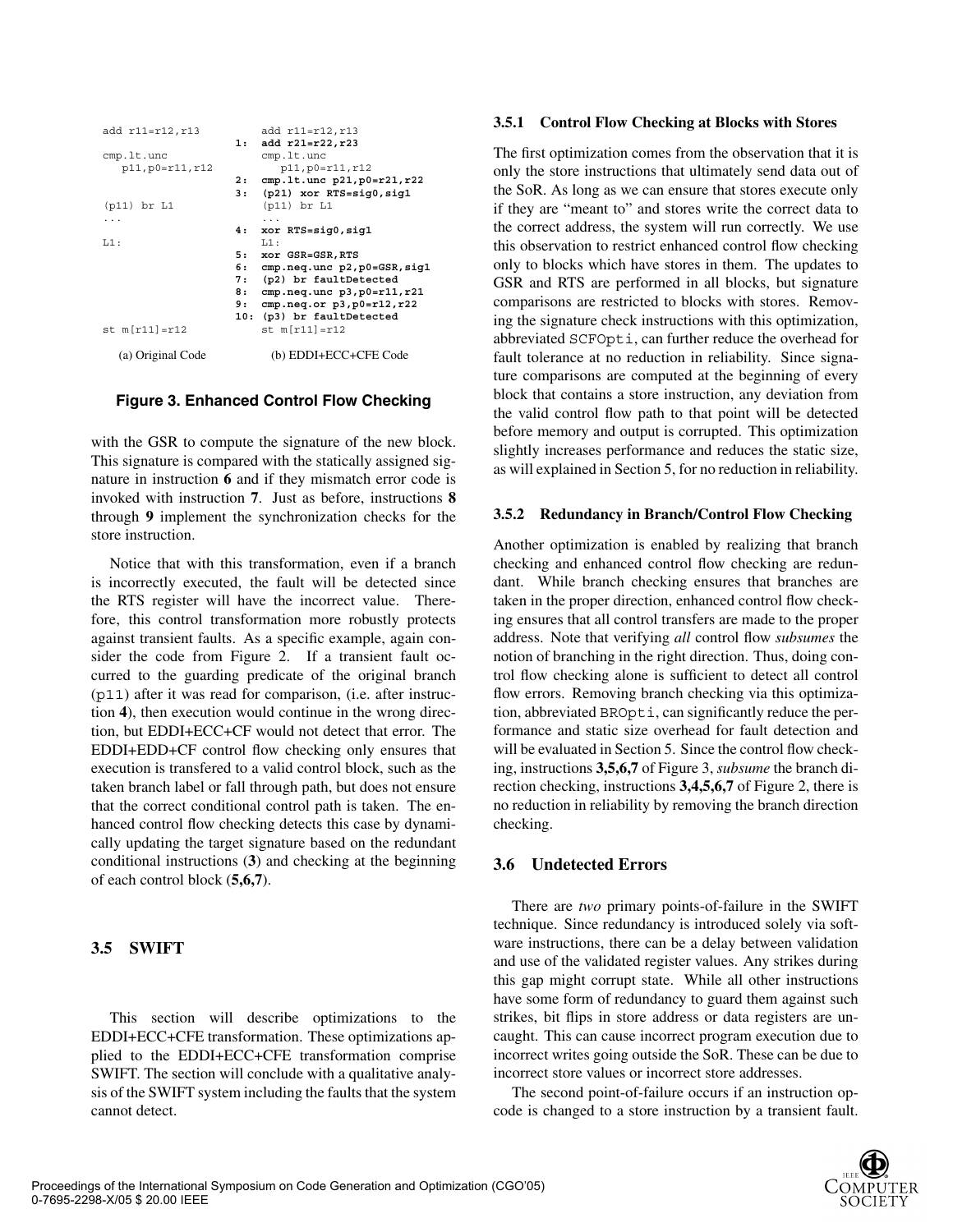These stores are unprotected since the compiler did not see this instruction. The store will be free to execute and the value it stores will leave the SoR.

### **3.7 Multibit Errors**

The above code transformations are sufficient to catch single-bit faults in all but a few rare corner cases. However, it is less effective at detecting multibit faults. There are two possible ways in which multibit faults can cause problems. The first is when the same bit is flipped in both the original and redundant computation. The second occurs when a bit is flipped in either the original or redundant computation and the comparison is also flipped such that it does not branch to the error code. Fortunately, these patterns of multibit errors are unlikely enough to be safely ignored.

We may estimate the probability of each of these types of multibit errors. Suppose that instead of a single-upset fault model, we use a dual-upset fault model, wherein two faults are injected into each program with a uniformly random distribution. Let us first consider the case where a bit is flipped in the original as well as the redundant computation. If we assume that the same fault must occur in the same bit of the same instruction for the fault to go undetected, then the probability can be easily computed as  $\textrm{P}(\textrm{error}_{\textrm{redundant}}|\textrm{error}_{\textrm{original}})=\frac{1}{64}\cdot\frac{1}{\#_{\textrm{instructions}}}, \textrm{simply the prob-}$ ability of that particular instruction being chosen times the probability of a particular bit being chosen (in this case, we assume 64-bit registers). Since the average SPEC benchmark typically has on the order of  $10^9$  to  $10^{11}$  dynamic instructions, the probability of this sort of fault occurring will be in the neighborhood of one in a trillion.

Now, let us consider the case in which a bit is flipped along one of the computation paths and another bit is flipped in the comparison. If we assume that there is only one comparison for every possible fault, then the probability of error is simply P(error<sub>comparison</sub>  $|error_{original}\rangle$  =  $\frac{1}{\#_{\text{ instructions}}}$ . This probability will be about one in ten billion on average. Note that this is a gross *overestimate* of this sort of error because it assumes only one comparison for each fault, whereas in reality, there may be many checks on a faulty value as a result of its being used in the computation of multiple stores or branches.

## **4 Implementation Details**

This section presents details specific to the implementation and deployment of SWIFT. In particular, we consider different options for calling convention, implementations on multiprocessor systems, and the effects of using an ISA with predication (IA64).

#### **4.1 Function calls**

Since function calls may affect program output, incorrect function parameter values may result in incorrect program output. One approach to solve this is to simply make function calls as synchronization points. Before any function call, all input operands are checked against their redundant copies. If any of them mismatch, a fault is detected. Otherwise, the original versions are passed as the parameters to the function. At the beginning of the function, the parameters must be reduplicated into original and redundant versions. Similarly, on return, only one version of the return values will be returned. These must be duplicated into redundant versions for the remaining redundant code to function.

All of this adds performance overhead and it introduces points of vulnerability. Since only one version of the parameters is sent to the function, faults that occur on the parameters after the checks made by the caller and before the duplication by the callee will not be caught. To handle function calls more efficiently and effectively, the calling convention can be altered to pass multiple sets of computed arguments to a function and to return multiple return values from a function. Note that only arguments passed in registers need be duplicated. Arguments that are passed via memory do not need to be replicated, since memory is outside the SoR. Multiple return values simply require that an extra register be reserved for the replicated return value. This incurs the additional pressure of having twice as many input and output registers, but it ensures that fault detection is preserved across function calls.

Note that interaction with unmodified libraries is possible, provided that the compiler knows which of the two calling conventions to use.

#### **4.2 Shared Memory, Interrupts, and Exceptions**

When multiple processes communicate with each other using shared memory, the compiler cannot possibly enforce an ordering of reads and writes across processes. Thus, the two loads of a duplicated pair of loads are not guaranteed to return the same value, as there is always the possibility of intervening writes from other processes. While this does not reduce the fault-coverage of the system in any way, it will increase the detected fault count by contributing to the number of detected fault that would not have caused a failure. This is true in both uniprocessor and multiprocessor systems.

Shared-memory programs are only a part of the problem though. We find ourselves in a very similar situation when an interrupt or exception occurs between the two loads of a duplicated pair and the interrupt or exception handler changes the contents at the load address.

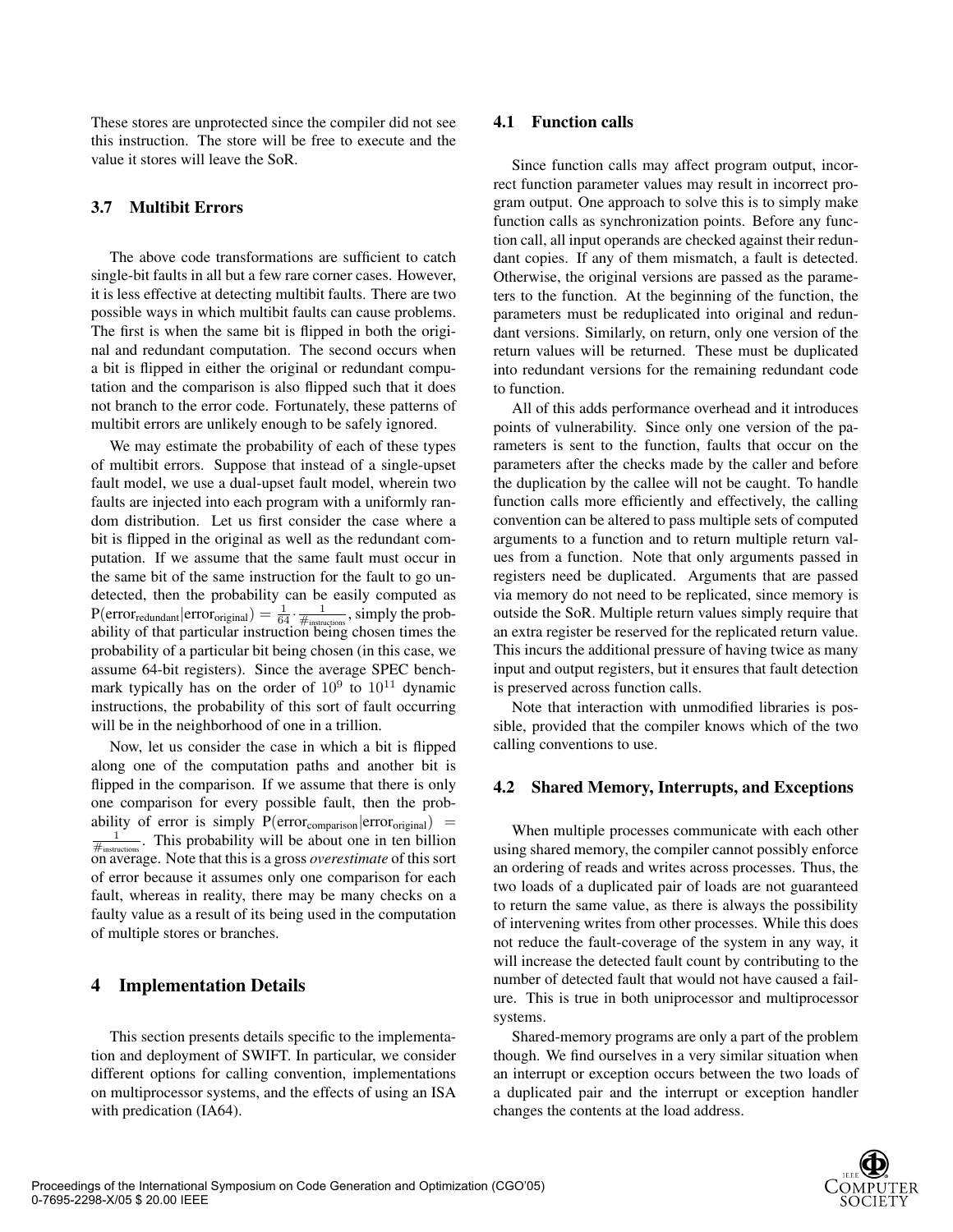### 1. **Hardware Solutions**

This is a problem that affects RMT machines too. Thus, we can appeal to "safe" hardware-based load value duplication techniques like the Active Load Address Buffer (ALAB) or the Load Value Queue (LVQ) used in RMT machines [19] and adapt them to a SWIFT system. However, these are hardware techniques and come at a cost.

## 2. **No Duplication for Loads**

One software-only solution to this problem is for the compiler to do only one load instead of doing two loads and then duplicate the loaded value for both the original and redundant version consumers. While this is a simple solution, it has the disadvantage of removing redundancy from the load execution, thereby making loads yet another single point-of-failure.

## 3. **Dealing with Potentially-Excepting Instructions**

If the compiler knows *a priori* that certain instructions may cause faults, it may choose to enforce a schedule in which pairs of loads are not split across such instructions. This can prevent most exceptions from being raised in between two versions of a load instruction and more importantly allows us to have redundancy in load execution (as opposed to using just a single load and losing load redundancy). Asynchronous signals and interrupts cannot be handled in this manner and we might have to fall back on a hardware solution or the single-load solution to deal with those.

# **4.3 Logical Masking from Predication**

Branches in a typical RISC architecture take in two register values and branch based upon the result of the comparison of the two values. A software fault detection mechanism inserts instructions to compare the original and redundant values of these two operands just before branches, and if the values differ an error is signaled. However, not all faults detected by such a comparison need be detected. For example, consider the branch  $br$   $r1! = r2$ . If, in the absence of a fault, the branch were to be taken, it is likely that even after a strike to either r1 or r2, the condition would still hold true. If the branch would have had the same outcome despite the error, the error can be safely ignored. This logical masking [19], allows the fault detection mechanism to be less conservative in detecting errors, thus reducing the overall false detected unrecoverable error [19] count, while still maintaining the same coverage.

While special checks would have to be used to check for logical masking in a conventional ISA, predicated architectures naturally provide logical masking. For example, in the IA64 ISA, conditional branches are executed based upon a predicate value which is computed by prior

predicate-defining instructions. Since there is no validation before predicate-defining instructions, they go ahead and compute the predicates and any bit flips due to strikes are not noticed unless they produce unequal predicate values.

# **5 Evaluation**

This section evaluates the techniques from Section 3 in order to determine the performance of each technique and to verify their ability to detect faults.

# **5.1 Performance**

To evaluate the performance impact of our techniques, a pre-release version of the OpenIMPACT compiler [14] was modified to add redundancy and was targeted at the Intel Itanium 2 processor. A version was created for each of the EDDI+ECC+CFE and SWIFT techniques. To see the effect of each optimization individually, versions were also created with each of the specific optimizations removed: SWIFT-SCFopti to analyze the control flow checking only at blocks with stores from Section 3.5.1 and SWIFT-BRopti to analyze branch checking optimization from Section 3.5.2.

The modified compilers were used to evaluate the techniques on SPEC CINT2000 and several other benchmark suits, including SPEC FP2000, SPEC CINT95 and Media-Bench. These executions were compared against binaries generated by the original OpenIMPACT compiler which have no fault detection. The fault detection code was inserted into the low level code immediately before register allocation and scheduling. Optimizations that would have interfered with the duplicated and detection code, like Common Subexpression Elimination, were modified to respect the fault detecting code.

Performance metrics were obtained by running the resulting binaries with all reference inputs on an HP workstation zx6000 with 2 900Mhz Intel Itanium 2 processors running Redhat Advanced Workstation 2.1 with 4Gb of memory. The perfmon utility [15] was used to measure the CPU time, instructions committed and NOPs committed.

The results in Figure 4(a) show that the normalized execution time of the EDDI+ECC+CFE technique had a geometric mean of 1.62 compared to the baseline, no fault detection IMPACT binaries. For the SWIFT version, the execution time was 1.41. As explained earlier, the EDDI+ECC+CFE version does comparisons of the values used before every branch while the SWIFT version does not. As can also be seen from Figure 4(a), the optimization due to control flow checking accounts for almost all of the 0.21 difference from the EDDI+ECC+CFE to the SWIFT version.

If the program were just run twice, the normalized execution time would be exactly 2.00. Since additional

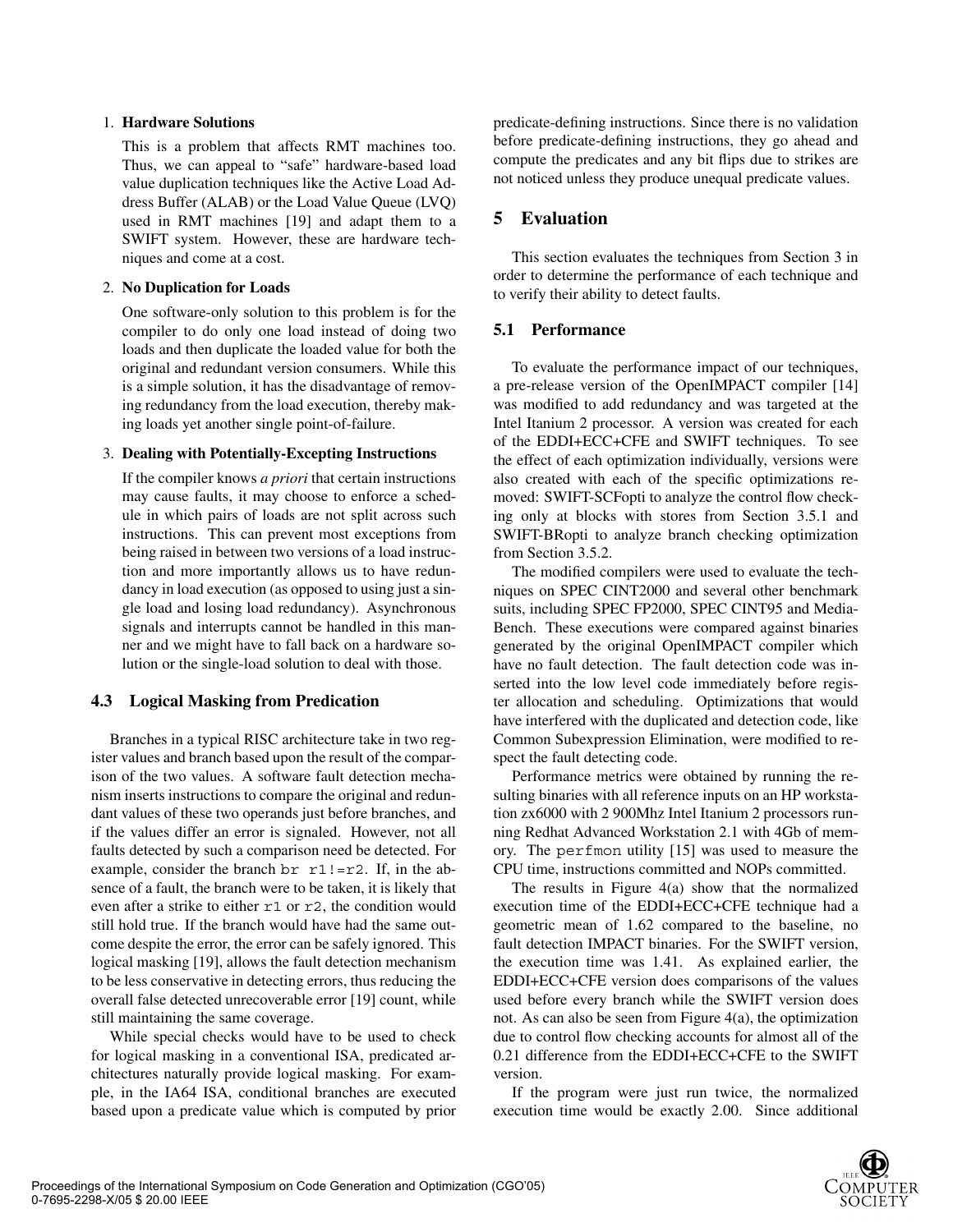

**Figure 4. EDDI+ECC+CFE, SWIFT-BROpti, SWIFT-SCFOpti, and SWIFT performance and code characteristics normalized to unprotected code.**

code would need to be executed to compare and validate the two program outputs the overall degradation would be much greater than 2.00. The 1.62 and 1.41 normalized execution times of EDDI+ECC+CFE and SWIFT indicate that these methods are exploiting the unused processor resources present during the execution of the baseline program. This is corroborated by the IPC numbers shown in Figure 4(b). The geometric mean of the normalized IPC for EDDI+ECC+CFE was 1.53 and for SWIFT, it was 1.48. The additional branch checks that are present in EDDI+ECC+CFE technique enable more independent work and thus increase the IPC. Scheduling both version of the program together enables a normalized IPC of roughly 1.5 when compared with the non-detecting executions.

Figure 4(c) shows the static sizes of the binaries normalized to baseline with no detection ability. EDDI+ECC+CFE is 2.83x larger than the baseline while SWIFT is 2.40x larger. Both techniques duplicate all instructions except for NOPs, stores, and branches and then insert detection code. The SWIFT technique generates binaries that are, on average, 15% smaller than the EDDI+ECC+CFE technique because it does not generate the extra instructions that are eliminated by each optimization. The store control block optimization alone reduces the static size by 2% while the branch checking optimization alone reduces the static size by 13%. The optimizations capture different opportunities as can be seen by their additive effect in SWIFT.

Figure 5 shows the instruction counts for all four techniques normalized to the baseline, no fault detection instruction count. Note that the light-grey region of Figure 5 represents the fraction of total dynamic instructions that are NOP instruction. The normalized instruction counts have a geometric mean of 2.73 for EDDI+ECC+CFE and 2.23 for SWIFT. These numbers follow the same trend as the static binary size numbers in Figure 4(c). However, the dynamic instruction counts grow disproportionally to the static binary size increases, which would indicate that programs spend, on the balance, slightly more of their execution time in branch-heavy or store-heavy routines.

### **5.2 Fault Detection**

The techniques' abilities to detect faults were also evaluated. We used Pin [18] to instrument our binaries. For the purpose of these experiments, our instrumentation tools ignored the regions in the binaries corresponding to code linked in from the libc and libm libraries, as those regions were not protected.

The binaries were first profiled to see how many times each static instruction is executed. We then used the libc rand function to select the number of faults to insert into the program. The fault injection rate per dynamic instruction was normalized so that there would be exactly one fault per run on baseline builds. Once the number of faults was chosen, our instrumentation chose, for each fault, a number

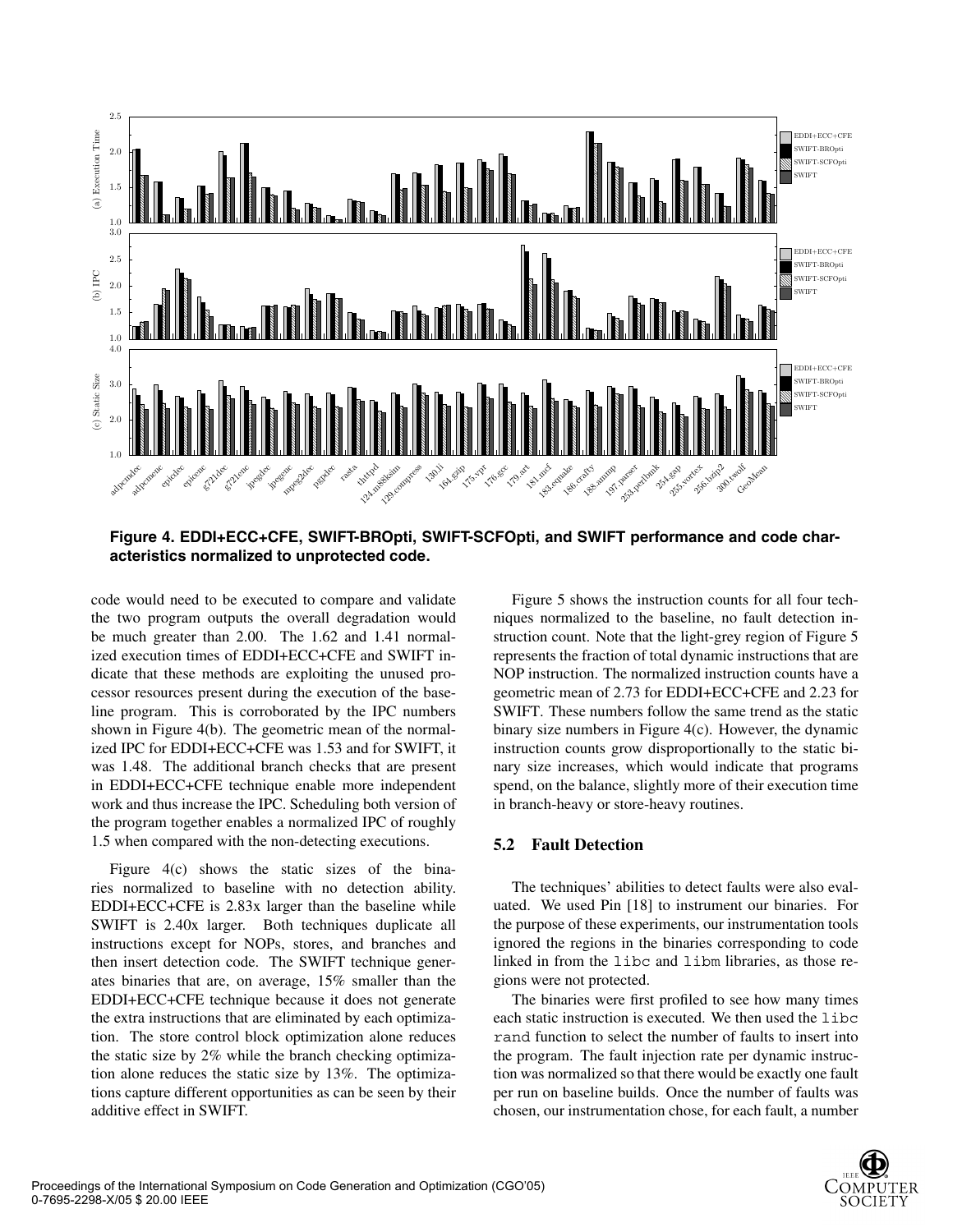

**Figure 5. Normalized Dynamic Instruction Counts for EDDI+ECC+CFE (E), SWIFT-BROpti (1), SWIFT-SCFOpti (2), and SWIFT (S) binaries of the benchmarks. The fraction of instructions which are NOPs is denoted by the light-grey regions.**

|              | Correct | <b>Fault Det</b> | Incorrect | Segfault |
|--------------|---------|------------------|-----------|----------|
| <b>NOFT</b>  | 63.10   | 0.00             | 15.04     | 21.86    |
| EDDI+ECC+CFE | 15.41   | 75.38            | 0.00      | 9.21     |
| <b>SWIFT</b> | 18.04   | 70.31            | 0.00      | 11.65    |

## **Table 2. Comparison of fault-detection rates between NOFT, EDDI+ECC+CFE, and SWIFT. The results have a 95% confidence interval of** *±***1.1%**

between zero and the number of total dynamic instructions. We used this number to choose a static instruction using the weights from the profile, and then we choose a specific instance of this static instruction in the dynamic instruction stream to instrument.

The dynamic instruction is instrumented as follows: one of the outputs of the instruction is chosen at random. In these experiments, we restricted ourselves to modifying general purpose registers, floating point registers, and predicate registers. A random bit of this output register is flipped (predicates are considered 1-bit entities). Afterwards, the execution continues normally, and the result of the execution is recorded.

The execution output is also recorded and compared against known good outputs. If both the execution and the check were successful, then the run is entered into the "Correct" column. If the execution fails due to SIGSEGV (Segmentation fault due to the access of an illegal address), SIGILL (Illegal instruction due to the consumption of a NaT bit generated by a faulting speculative load instruction) or SIGBUS (Bus error due to unaligned access) then the run is entered into the "Segfault" column. If the execution fails due to a fault being detected, the run is entered into the "Fault Detected" column. The runs that do not satisfy any of the above are entered into the "Incorrect" column. Each benchmark was run 300 times on test inputs.

These results are tabulated in Figure 5.2. These figures show that the EDDI+ECC+CFE and SWIFT techniques detect all of the faults which yield incorrect outputs. This con-

firms our earlier claims that EDDI+ECC+CFE and SWIFT will detect all but the most pathological single-upset faults. This is a marked improvement over the NOFT (No Fault Tolerance) builds which can give incorrect results up to almost 50% of the time in some cases (pgpdec). Furthermore, the number of segfaults are reduced from 21.86% in NOFT to 9.21% and 11.65% in EDDI+ECC+CFE and SWIFT respectively. This is because some faults which would have resulted in segfaults in the NOFT builds are detected in the SWIFT and EDDI+ECC+CFE builds before the segfault can actually occur.

Despite the injection of a faults into every run, binaries still ran successfully 63%, 15% and 18% of the time for NOFT, EDDI+ECC+CFE, and SWIFT respectively. These results are in accordance with previous research [27, 9] which observed that many faults injected into programs do not result in incorrect output. Note that EDDI+ECC+CFE and SWIFT have significantly lower rates of success because the number of faults injected into each run is higher for the builds with fault detection due to their larger dynamic instruction count.

However, the difference in the correct rates between NOFT and the builds with fault detection is statistically significant, which would indicate that our techniques are a bit overzealous in their fault detection. This fact is very evident in the 129.compress where the rate of correct execution fell from 65% in NOFT builds to about 1% for EDDI+ECC+CFE and SWIFT builds, the balance largely being made up of faults detected. The reason for this calamitous fall in correct execution is that a large portion of execution time is spent initializing a hash table which is orders of magnitude larger than the input, and so many of the stores are superfluous in that they do not affect the output, but our technique must nevertheless detect faults on these stores, since it cannot know *a priori* whether or not the output will depend on them, as it is an undecidable problem.

There is also a statistically significant difference between the fault detection rate of EDDI+ECC+CFE versus SWIFT. These can be partially attributed to faults in-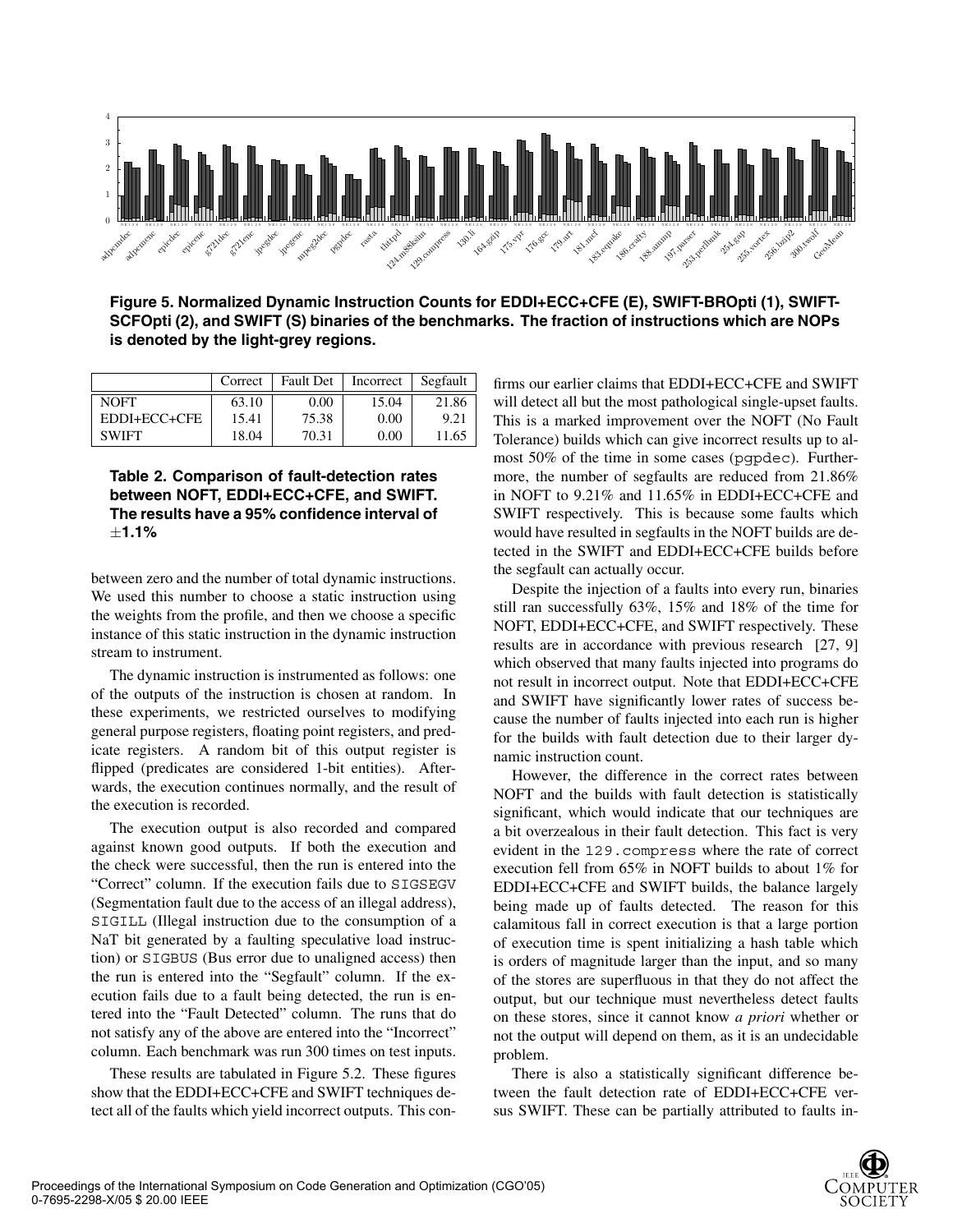

**Figure 6. Fault-detection rates by benchmark between NOFT (**N**), EDDI+ECC+CFE(**E**) and SWIFT (**S**). Bars are broken down by percent where a fault was detected (FAULT DET), a segmentation fault occurred (SEG FAULT), incorrect output was produced (INCORRECT), or correct output was produced (CORRECT).**

jected on the extra comparison instruction generated by the EDDI+ECC+CFE technique. A fault on these instructions *always* generates a fault detected, whereas a fault on the general population of instruction has a nonzero probability of generating correct output (or a segmentation fault) in lieu of a fault detected. Therefore, SWIFT can be expected to have a slightly lower fault detection rate than EDDI+ECC+CFE because SWIFT binaries do not have extra comparison instructions to fault on.

In addition, the difference in fault detection rates is made up partially by the larger segmentation fault rate in the SWIFT binaries. This can be explained by the larger number of speculative loads in the EDDI+ECC+CFE binaries which result from the larger number of branches around which the compiler must schedule loads. An injected fault which would cause a segfault in SWIFT is transformed in EDDI+ECC+CFE into the insertion of a NaT bit on the output register. This extra NaT bit is then checked at the comparison code and detected as a fault rather than a segfault.

### **6 Conclusion**

This paper demonstrated that detection of most transient faults can be accomplished without the need for specialized hardware. In particular, this paper introduces SWIFT, the best performing single-threaded software-based approach for full out fault detection. SWIFT is able to exploit unused instruction-level parallelism resources present in the execution of most programs to efficiently manage fault detection. Through enhanced control flow checking, validation points needed by previous software-only techniques become unnecessary and SWIFT is able to realize a performance increase. When compared to the best known singledthreaded approach to fault tolerance, SWIFT achieves a

14% speedup. The SWIFT technique described in this paper can be integrated into production compilers to provide fault detection on today's commodity hardware.

## **Acknowledgments**

We thank the entire Liberty Research Group as well as Shubhendu Mukherjee, Santosh Pande, John Sias, Robert Cohn, and the anonymous reviewers for their support during this work. This work has been supported by the National Science Foundation (CNS-0305617 and a Graduate Research Fellowship) and Intel Corporation. Opinions, findings, conclusions, and recommendations expressed throughout this work are not necessarily the views of the National Science Foundation or Intel Corporation.

### **References**

- [1] H. Ando, Y. Yoshida, A. Inoue, I. Sugiyama, T. Asakawa, K. Morita, T. Muta, T. Motokurumada, S. Okada, H. Yamashita, Y. Satsukawa, A. Konmoto, R. Yamashita, and H. Sugiyama. A 1.3GHz fifth generation SPARC64 Microprocessor. In *International Solid-State Circuits Conference*, 2003.
- [2] T. M. Austin. DIVA: a reliable substrate for deep submicron microarchitecture design. In *Proceedings of the 32nd annual ACM/IEEE international symposium on Microarchitecture*, pages 196–207. IEEE Computer Society, 1999.
- [3] R. C. Baumann. Soft errors in commercial semiconductor technology: Overview and scaling trends. In *IEEE 2002 Reliability Physics Tutorial Notes, Reliability Fundamentals*, pages 121<sub>-01.1</sub> – 121<sub>-01</sub>.14, April 2002.
- [4] M. Gomaa, C. Scarbrough, T. N. Vijaykumar, and I. Pomeranz. Transient-fault recovery for chip multiprocessors. In